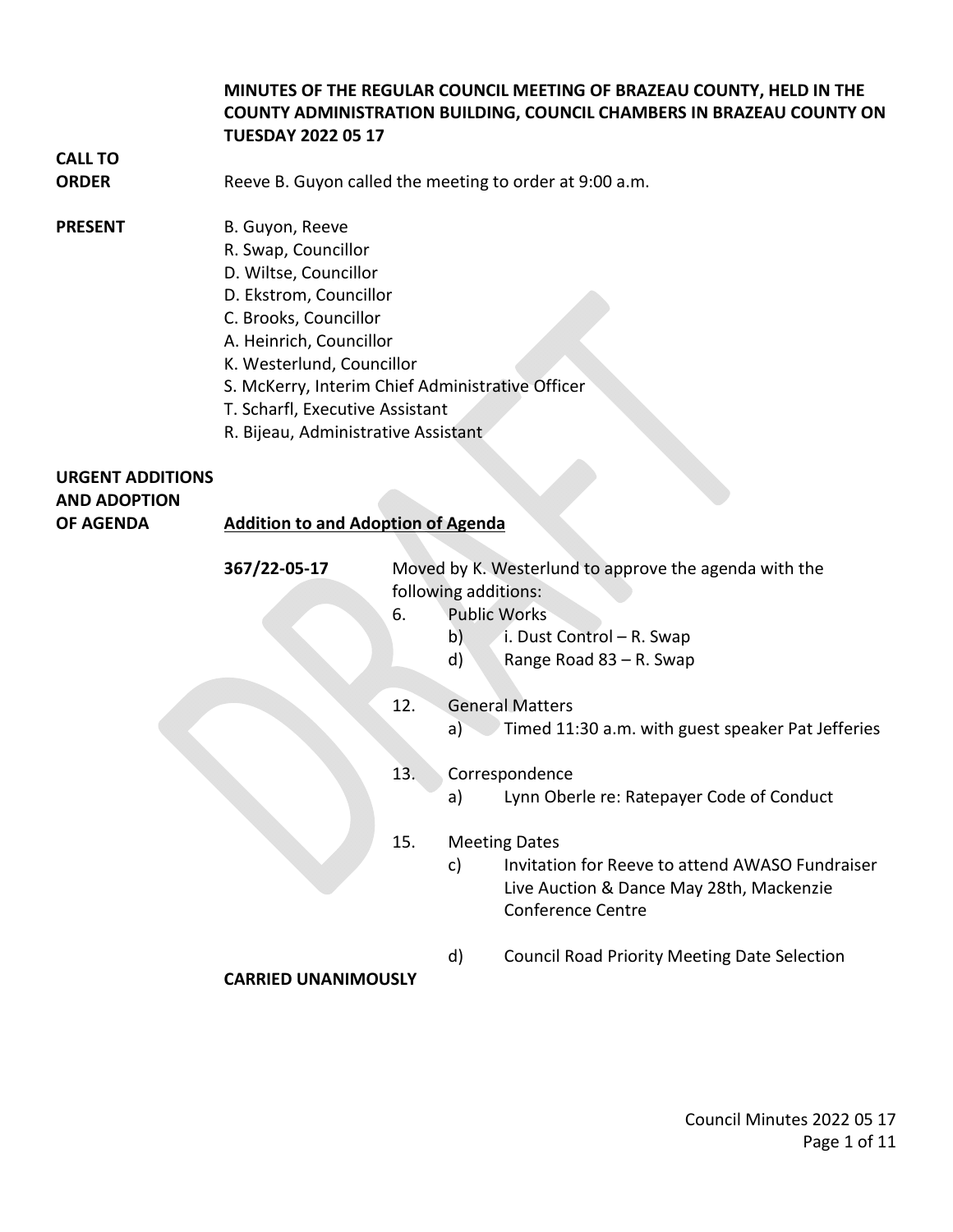| <b>ADOPTION OF</b>                |                                                                                          |                                                                                                                                                                                                                            |  |
|-----------------------------------|------------------------------------------------------------------------------------------|----------------------------------------------------------------------------------------------------------------------------------------------------------------------------------------------------------------------------|--|
| <b>MINUTES</b>                    | <b>Adoption of Minutes</b>                                                               |                                                                                                                                                                                                                            |  |
|                                   | 368/22-05-17                                                                             | Moved by K. Westerlund to approve the minutes of the May 3,<br>2022 Council meeting as amended: Motion 334/22-05-03 change<br>the word "of" to the word "to."                                                              |  |
|                                   | <b>CARRIED UNANIMOUSLY</b>                                                               |                                                                                                                                                                                                                            |  |
| <b>BUSINESS</b><br><b>ARISING</b> | <b>Business Arising</b>                                                                  |                                                                                                                                                                                                                            |  |
|                                   | <b>Follow Up Action List</b><br>S. McKerry reviewed the status of the action items.      |                                                                                                                                                                                                                            |  |
| <b>CAO REPORT</b>                 | <b>CAO Report</b>                                                                        |                                                                                                                                                                                                                            |  |
|                                   | <b>Draft Public Input/Attendance Policy</b>                                              |                                                                                                                                                                                                                            |  |
|                                   | review. Current or future agenda item Cc)                                                | S. McKerry presented a draft policy for public behaviour during meetings for Council's                                                                                                                                     |  |
|                                   |                                                                                          |                                                                                                                                                                                                                            |  |
|                                   | 369/22-05-17                                                                             | Moved by R. Swap to bring Policy Council 6 back to the next<br>Council meeting amended as discussed.                                                                                                                       |  |
|                                   | <b>CARRIED UNANIMOUSLY</b>                                                               |                                                                                                                                                                                                                            |  |
| <b>PUBLIC WORKS</b>               | <b>Public Works</b>                                                                      |                                                                                                                                                                                                                            |  |
|                                   | 2022 Shoulder Pulling Program                                                            |                                                                                                                                                                                                                            |  |
|                                   | A. Saltesz presented information on the benefits, process, impacts and scheduling of the |                                                                                                                                                                                                                            |  |
|                                   | maintenance activity.                                                                    |                                                                                                                                                                                                                            |  |
|                                   | 370/22-05-17                                                                             | Moved by D. Wiltse to receive the 2022 Shoulder Pulling report                                                                                                                                                             |  |
|                                   |                                                                                          | for information.                                                                                                                                                                                                           |  |
|                                   | <b>CARRIED UNANIMOUSLY</b>                                                               |                                                                                                                                                                                                                            |  |
|                                   | 2022 Dust Control Program                                                                |                                                                                                                                                                                                                            |  |
|                                   | R. Swap raised concern that Twp Road 510, which borders Parkland County, and how we      |                                                                                                                                                                                                                            |  |
|                                   | coordinate dust control for County residents that live along that road.                  |                                                                                                                                                                                                                            |  |
|                                   | 371/22-05-17                                                                             | Moved by R. Swap to direct Administration to contact the<br>neighbouring municipality of Parkland County regarding the<br>coordination of dust control services for Brazeau County residents<br>living along Twp Road 510. |  |
|                                   | <b>CARRIED UNANIMOUSLY</b>                                                               |                                                                                                                                                                                                                            |  |
|                                   | and procedure of applying MG-30 product.                                                 | A. Saltesz presented information relating to the dust control program policies, process                                                                                                                                    |  |

Council Minutes 2022 05 17 Page 2 of 11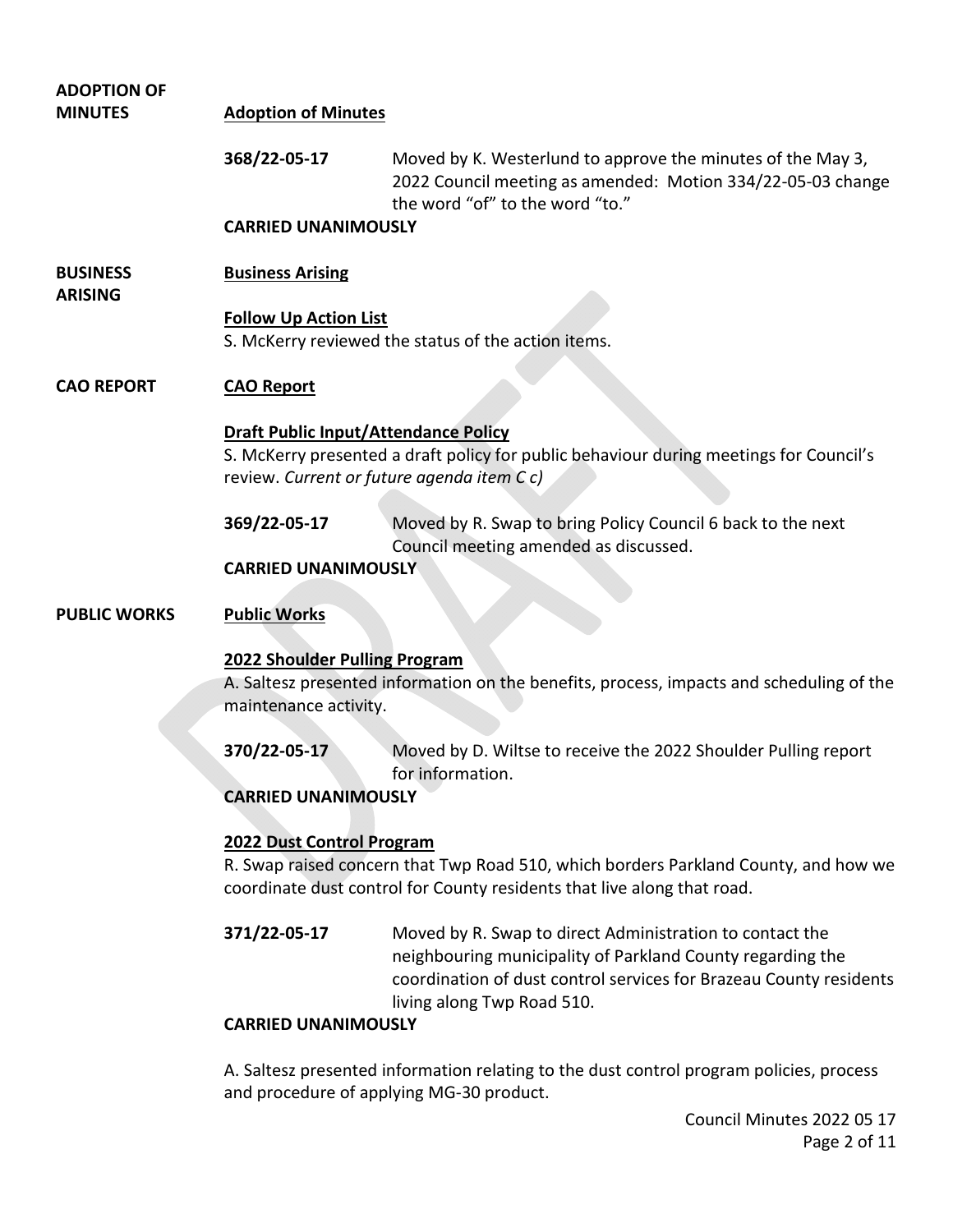**372/22-05-17** Moved by A. Heinrich to receive the 2022 Dust Control report for information.

## **CARRIED UNANIMOUSLY**

## **Speed Assessment TWP RD 502A and Bylaw 1111-22**

A. Saltesz presented the speed assessment on Twp Rd 502B near Range Road 64 and Bylaw 1111-22 proposing a speed reduction.

**373/22-05-17** Moved by C. Brooks to give first reading to Bylaw 1111-22. **CARRIED UNANIMOUSLY** 

**374/22-05-17** Moved by D. Ekstrom to give second reading to Bylaw 1111-22. **CARRIED UNANIMOUSLY** 

**375/22-05-17** Moved by A. Heinrich to go to third reading of Bylaw 1111-22. **CARRIED UNANIMOUSLY** 

**376/22-05-17** Moved by C. Brooks to give third reading to Bylaw 1111-22. **CARRIED UNANIMOUSLY** 

#### **Range Road 83**

R. Swap requested a traffic count on RR 83 north of Twp Road 490.

**377/22-05-17** Moved by R. Swap to direct Administration to conduct a road count on RR 83 north off of Twp 492 for a two-week period.

#### **CARRIED UNANIMOUSLY**

Reeve B. Guyon called for a break at 10:16 a.m. and the meeting resumed at 10:24 a.m.

**378/22-05-17** Moved by D. Ekstrom to move item 9. up on the agenda to this time.

## **CARRIED UNANIMOUSLY**

**PLANNING &**

## **DEVELOPMENT Planning and Development**

# **Bylaw 1100-22 to Rezone Pt. SE 15-50-5-W5M from Agricultural (AG) to Natural Resource Extraction and Processing (NREP)**

M. Martindale presented Bylaw 1100-22 for first reading.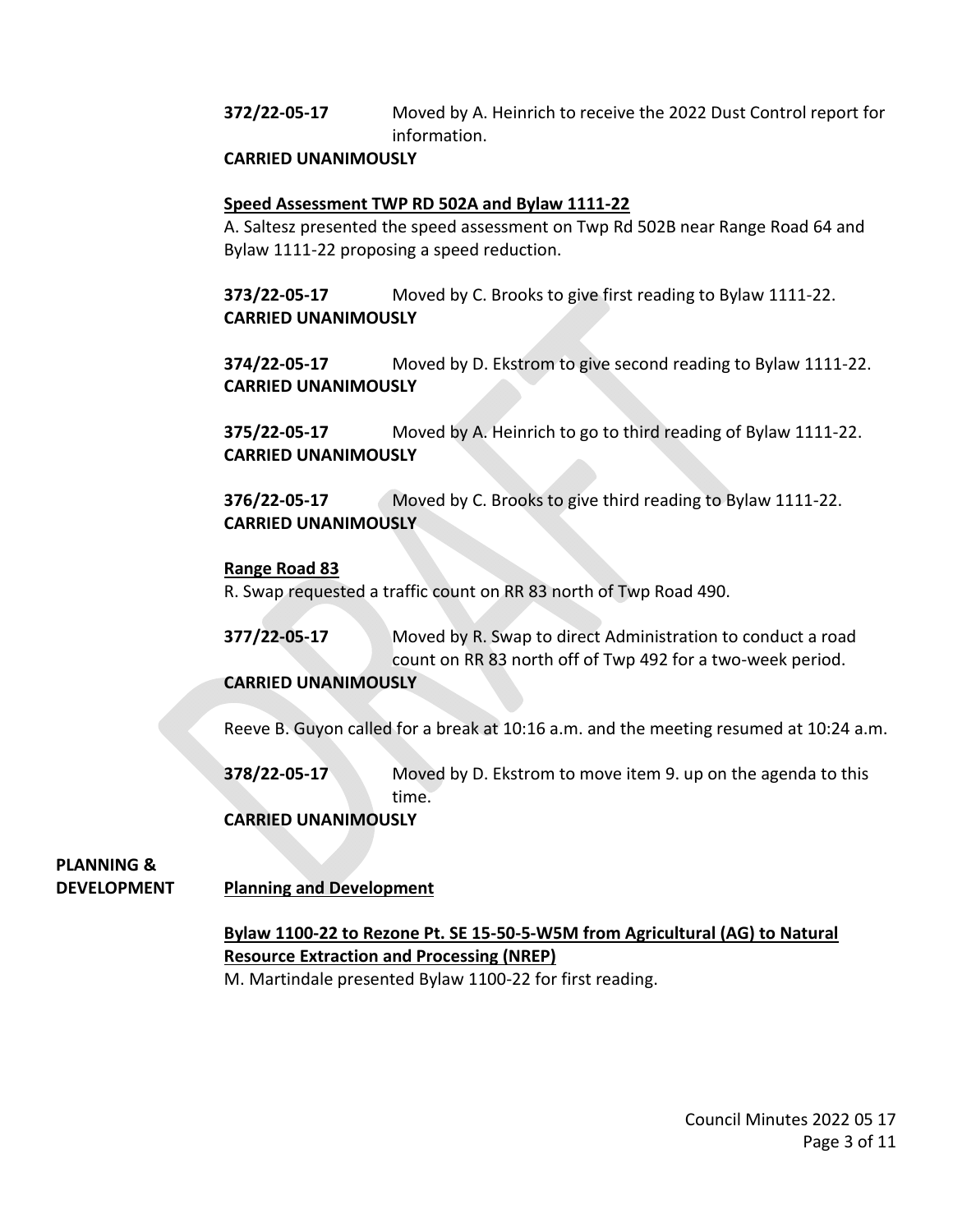**379/22-05-17** Moved by D. Ekstrom to give first reading to Bylaw 1100-22 proposing Pt. SE 15-50-5-W5M [±150.47 ac (±60.9 ha)], be partially rezoned from Agricultural (AG) to Natural Resource Extraction and Processing (NREP) as shown on the attached Schedule A, and that the Public Hearing for Bylaw 1100-22 be scheduled at 10:00 am on June 21, 2022.

#### **IN FAVOUR**

- D. Wiltse
- R. Swap
- B. Guyon
- D. Ekstrom
- C. Brooks
- K. Westerlund

## **OPPOSED**

A. Heinrich

# **CARRIED**

# **Bylaw 1101-22 to Rezone Pt. NW 15-50-5-W5M & SW 15-50-5-W5M from Agricultural (AG) to Direct Control (DC)**

M. Martindale presented Bylaw 1101-22 for first reading.

**380/22-05-17** Moved by D. Wiltse give first reading to Bylaw 1101-22 proposing Pt. NW 15-50-5-W5M & SW 15-50-5-W5M [±260.77 ac (±105.53 ha)] be rezoned from Agricultural (AG) to Direct Control (DC) as shown on the attached Schedule A, and that the Public Hearing for Bylaw 1101-22 be scheduled at 10:15 am on June 21, 2022.

# **CARRIED UNANIMOUSLY**

# **Northern Thunder Ranch Extension of the Referral Area**

K. Westerlund requested that the referral area for the Northern Thunder Ranch development near Rocky Rapids be expanded to include a minimum of a mile around the area.

**381/22-05-17** Moved by K. Westerlund to suspend Policy PD-22 for application 22D-026, extend the referral area for 1 mile; require and advertise for a non-statutory public hearing for July 5, 2022; and further provide Council with the developmental history of this property.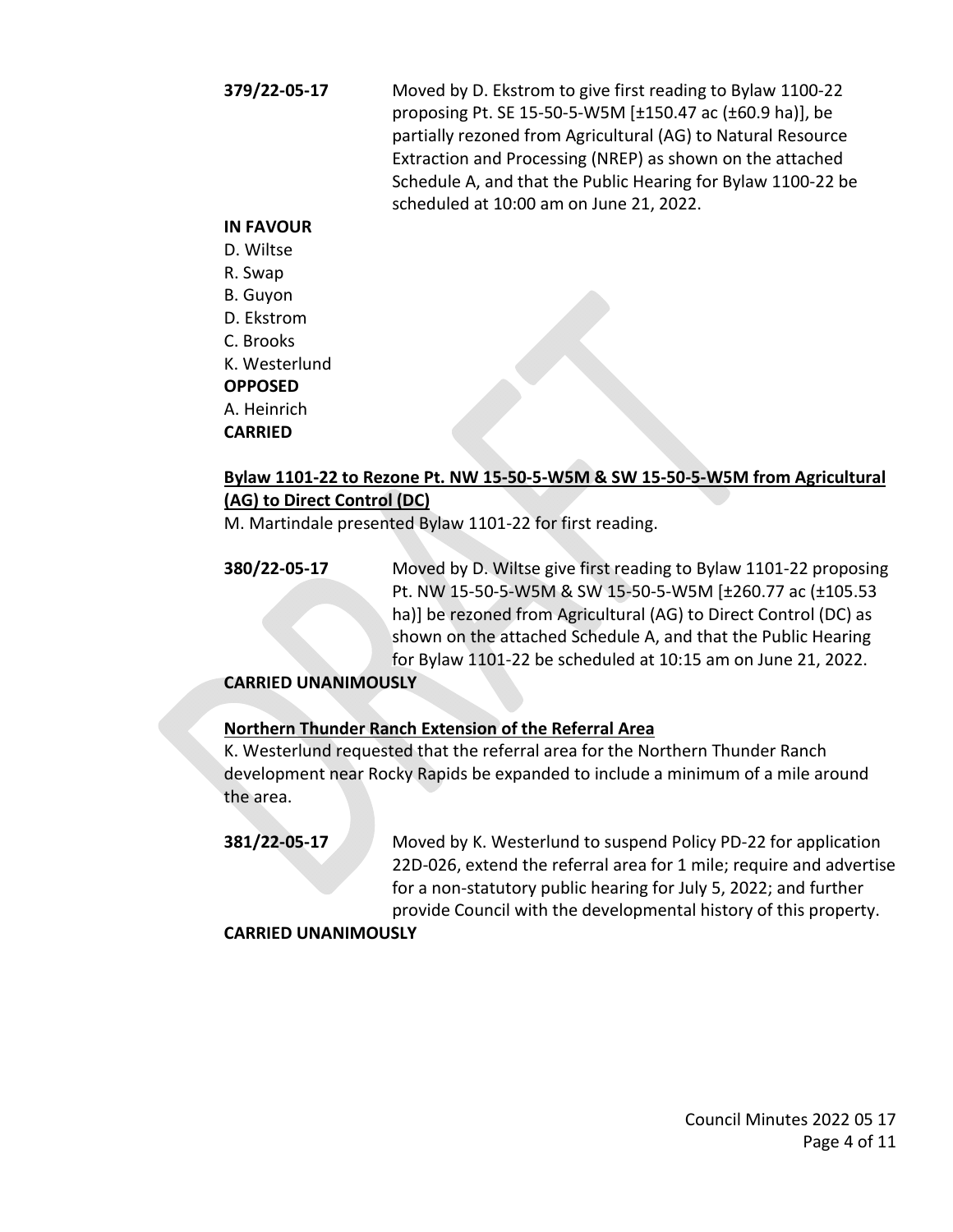#### **AGRICULTURAL SERVICES Agricultural Services**

#### **Weed and Pest Inspector Appointments**

D. McCann presented a request for the seasonal inspectors to be appointed.

**382/22-05-17** Moved by A. Heinrich to appoint Rhiannon Gressler, Bailey Harden, Hannah Goerzen, and Tiara Dufault as weed and pest inspectors, valid until termination of employment.

#### **CARRIED UNANIMOUSLY**

Reeve B. Guyon called for a break at 10:58 a.m. and the meeting resumed at 11:02 a.m.

# **PUBLIC INPUT**

#### **SESSION Public Input Session**

Reeve B. Guyon opened the Public Input Session at 11:03 a.m.

Lynn Oberle commented on the proposed legislation for public protocols: You use the word all attendees, does that include Council? Regarding dress code, what about for you people? What is good for the goose is good for the gander. Regarding wearing a hat, that is matter of harassment. If my wearing a hat influences your decisions, you have a problem. You people should turn your phones off if you want the public to. As far as being respectful Council has at least three actions pending, and he is aware of four other occasions that council hasn't dealt with the actions of Council at all. With regards to people like myself attending and asking for information, I don't know why you want to make conditions more difficult; you should want us to know what is going on so you can do a better job. Keep in mind that your job is to keep the public's best interest in mind. If you are not happy then resign. Your job is to make us happy not the other way around.

Garry Mastre has heard through the grapevine that during ratepayer concerns everyone is hollering and both sides are being disrespectful. You are representing your people not your personal opinions. He thinks there should be more public engagement coming out of closed session meetings. He encouraged everyone to try to get along. He agrees with the extension of the referral area of the Rocky Rapids racetrack development application – will be a lot of people upset.

Alan Taylor asked Council to consider how many different kinds of harassment are there?

Reeve B. Guyon closed the Public Input Session at 11:10 a.m.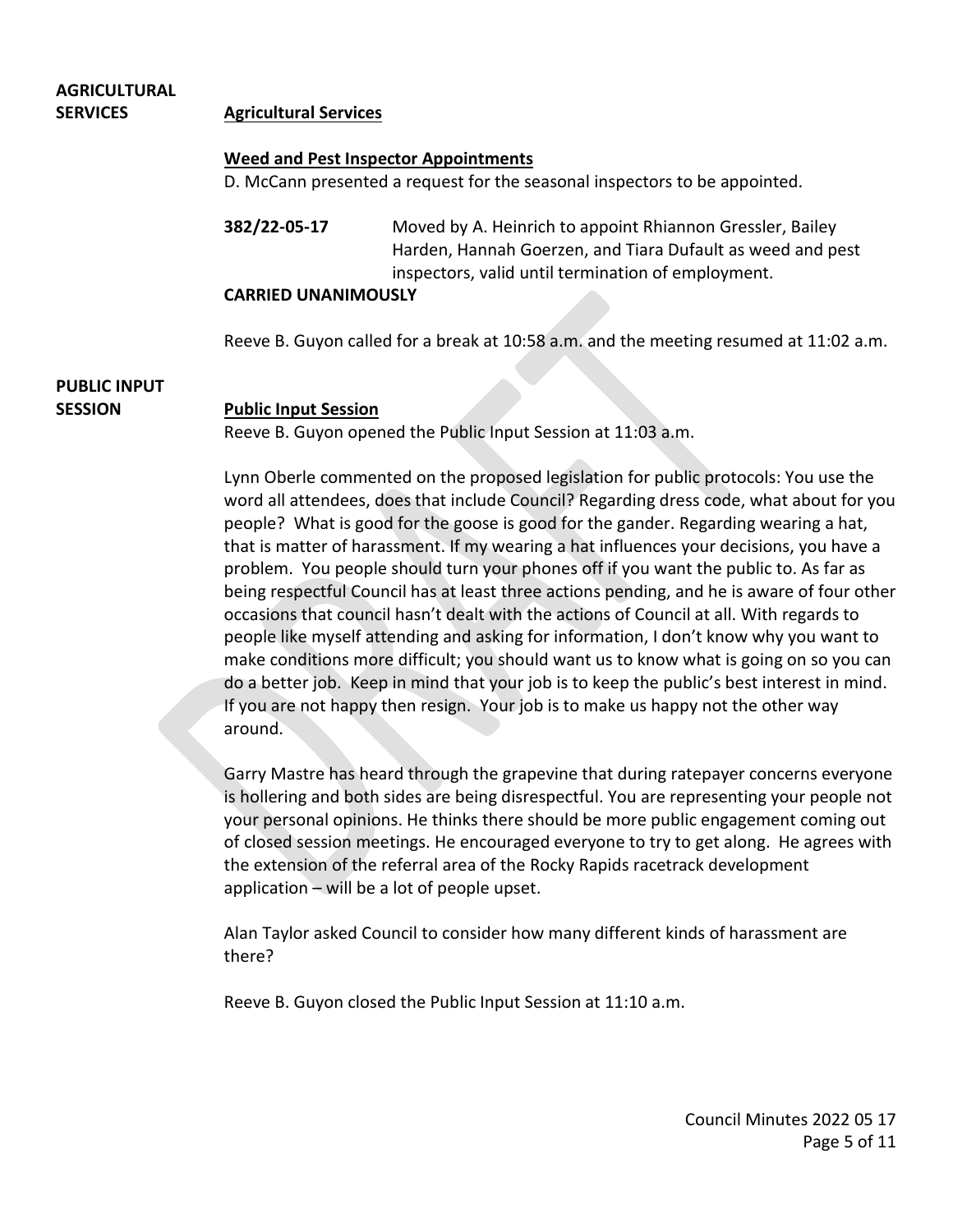# **AGRICULTURAL SERVICES Agricultural Services**

## **AG-31 Haying and Grazing Leases**

D. McCann presented the Haying and Grazing Lease Policy with amendments for Council's review.

**383/22-05-17** Moved by A. Heinrich to approve Policy AG-31 including:

- Brazeau County Landowner
- Adjacent landowner to requested parcel
- Renewal, applicant in good standing
- Appropriate management plan
- Any planned improvements provided in writing to administration,

as well as, a request for improvements to be noted in the lease agreement, and that County landowners are given preference for both haying and grazing lease agreements, and that the existing tenants if in good standing have first right of refusal.

# **CARRIED UNANIMOUSLY**

**384/22-05-17** Moved by K. Westerlund to bring item 12. a) Health Care Action forward on the agenda.

# **CARRIED UNANIMOUSLY**

# **GENERAL**

# **MATTERS General Matters**

# **Health Care Action Subcommittee**

Pat Jeffery spoke on behalf of the Physician Recruitment and Retention Committee and their history, goals and current concerns with the loss of doctors in the community. She announced the formulation of their Health Care Action Subcommittee and requested that Councillor K. Westerlund be appointed to the subcommittee.

**385/22-05-17** Moved by A. Heinrich to direct Administration to send a second letter to the Minister of Health asking for a meeting to discuss the imminent demise of our health care system and the County's support of the local Health Care Action Subcommittee.

# **CARRIED UNANIMOUSLY**

**386/22-05-17** Moved by C. Brooks to appoint K. Westerlund to the Health Care Action Subcommittee.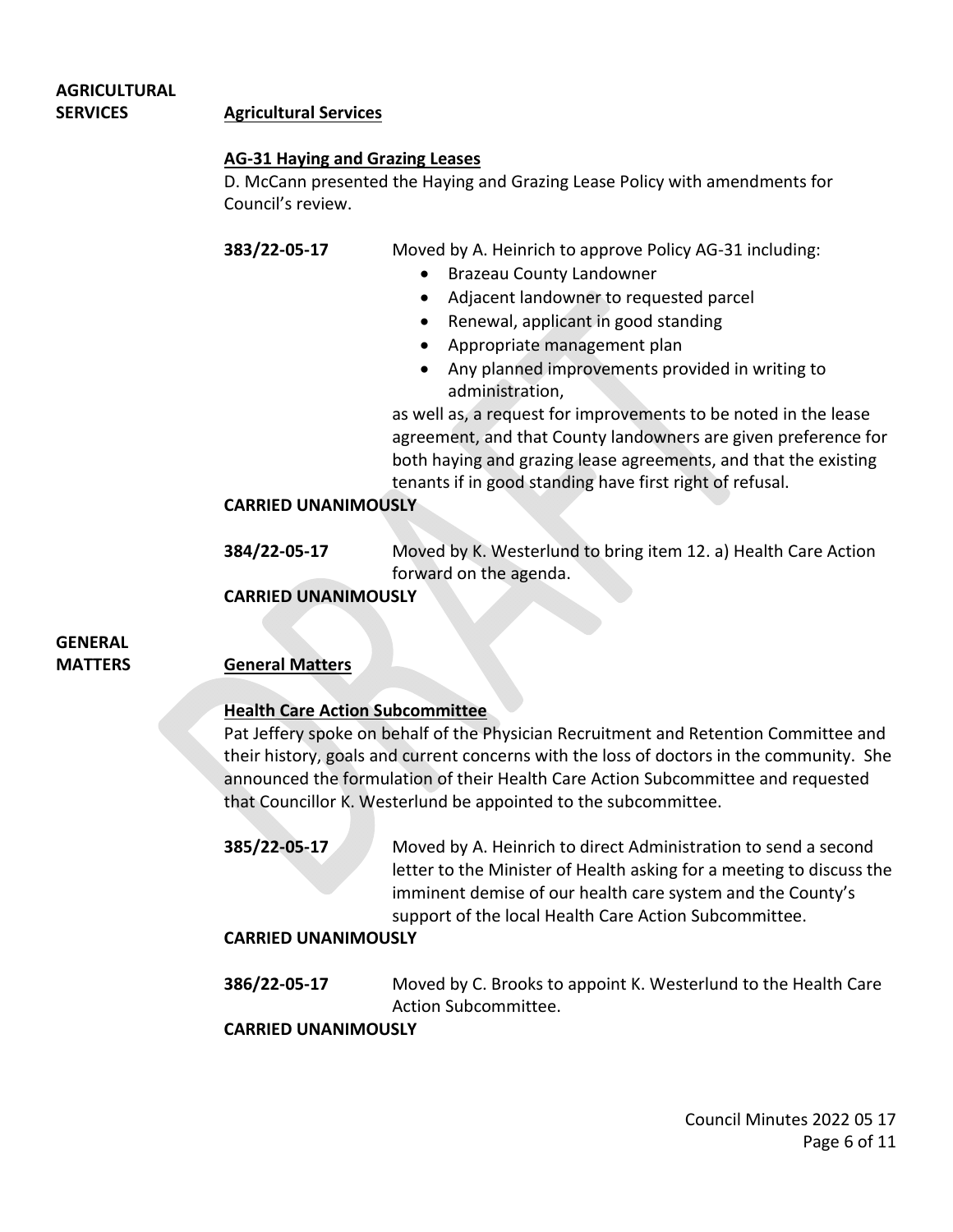# **COMMUNITY SERVICES Community Services Community Organization Funding Policy FIN-7 Amendments** L. Chambers presented the amended FIN-7 Policy for Council's review. **387/22-05-17** Moved by A. Heinrich to approve FIN-7 as amended and leave item J in (page 131) and add to it "and has a bank account that has 30% of their operating budget" which will trigger the application to come back to Council for approval. **CARRIED UNANIMOUSLY**  Reeve B. Guyon called for a break at 12:20 p.m. and the meeting resumed at 1:00 p.m. with K. Westerlund in attendance by telephone. **DELEGATIONS/ APPOINTMENTS Delegations/Appointments RCMP** Community School Resources Officer Cst. Spencer Renard was introduced. S/Sgt. E.L. (Erin) Matthews Detachment Commander Drayton Valley and S/Sgt. Dwayne Moore Detachment Commander Breton/Thorsby provided Council will their quarterly statistical reports. **388/22-05-17** Moved by A. Heinrich to receive the RCMP reports for information. **CARRIED UNANIMOUSLY FINANCE Finance Bank Reconciliation Statement as of April 30, 2022 389/22-05-17** Moved by D. Wiltse to receive the bank statement as of April 30, 2022 for information. **CARRIED UNANIMOUSLY CORRESPONDENCE ITEMS Correspondence/Items for Information Lynn Oberle re: Ratepayer Code of Conduct 390/22-05-17** Moved by R. Swap to receive the correspondence from Lynn Oberle for information. **CARRIED UNANIMOUSLY**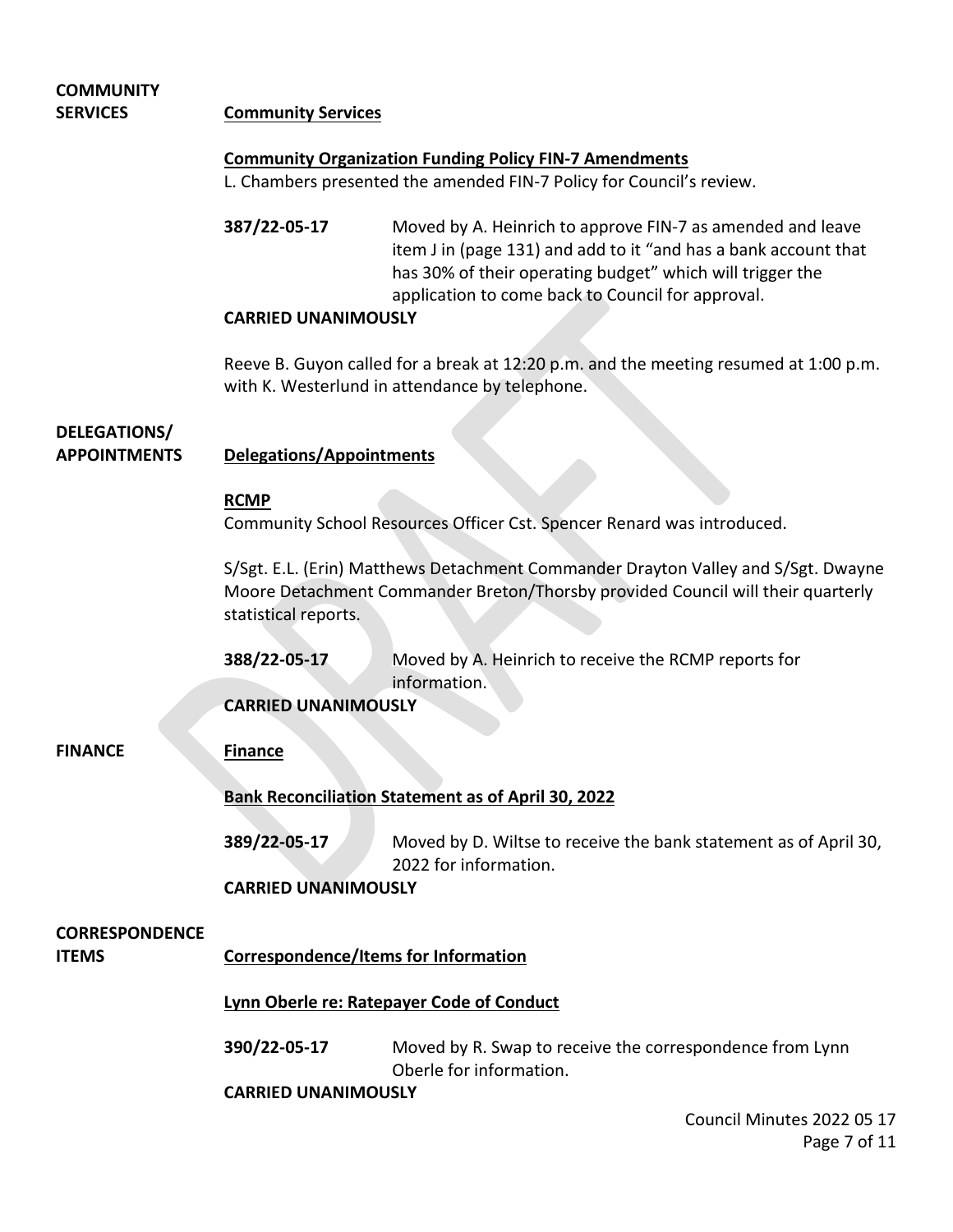# **COUNCILLOR**

# **REPORTS Councillor Reports**

Reeve B. Guyon reported that he attended:

- $\triangleright$  Council Final Budget Meeting
- $\triangleright$  Warburg Seed Cleaning Plant Meeting
- $\triangleright$  Regular Council Meeting x 2
- $\triangleright$  Central Zone Meeting and late meeting with Brian
- $\triangleright$  ALUS
- $\triangleright$  Meeting with consultant
- $\triangleright$  AWES and ALUS Wildlife Corridors
- $\triangleright$  Alberta Hemp Alliance Conference x 2
- $\triangleright$  Pembina Zone Meeting
- $\triangleright$  Speaking at Volunteer Appreciation Event
- $\triangleright$  WEC Group and Indigenous Collaboration Meeting
- $\triangleright$  Emergency Management Training
- $\triangleright$  ICF Discussions with RMA

Councillor D. Ekstrom reported that he attended:

- $\triangleright$  Budget
- $\triangleright$  Regular Council Meeting x 2
- $\triangleright$  MPC
- $\triangleright$  ASB & MPC
- $\triangleright$  AHA Conference x 2
- WEC
- $\triangleright$  Emergency Management Training

Councillor A. Heinrich reported that he attended:

- $\triangleright$  Final Budget Meeting
- $\triangleright$  Regular Council Meeting x 2
- $\triangleright$  ASB
- **FCSS Breton Volunteer Appreciation no charge**
- Emergency Management Training
- $\triangleright$  ICF Discussions with RMA

Councillor K. Westerlund reported that she attended:

- $\triangleright$  RPACT Meeting
- $\triangleright$  Budget Meeting
- $\triangleright$  Regular Council Meeting x 2
- $\triangleright$  Central Zone Medical Director Meeting
- $\triangleright$  Aquatic Center Tour
- $\triangleright$  Volunteer Appreciation Dinner no charge
- $\triangleright$  WEC Industry/Indigenous Meeting
- $\triangleright$  Emergency Management Training
- $\triangleright$  Elanor Pickup Arts Center Meeting
- $\triangleright$  ICF Arbitration Member Roundtable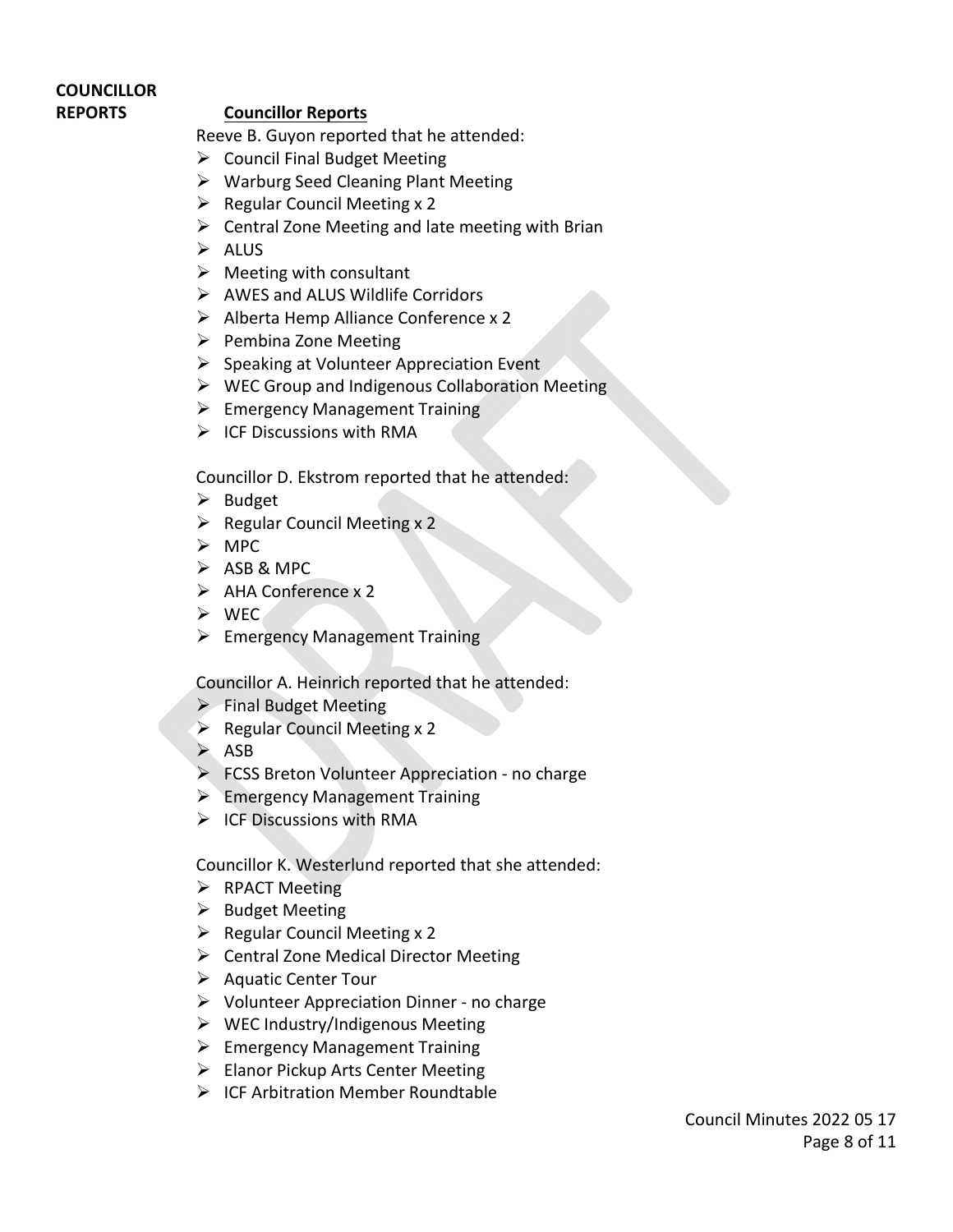Councillor R. Swap reported that he attended:

- $\triangleright$  Final Budget Meeting
- $\triangleright$  Regular Budget Meeting x 2
- $\triangleright$  Residents on RR 81 and North of Twp 502 concerns no charge
- $\triangleright$  MPC Workshop and ASB Meeting
- $\triangleright$  Library Meeting
- $\triangleright$  Pembina Zone Meeting Lindale Hall Meeting
- $\triangleright$  Volunteer Appreciation Night
- WEC
- $\triangleright$  Emergency Management Training

Councillor C. Brooks reported that he attended:

- $\triangleright$  Final Budget
- $\triangleright$  Regular Council Meeting x 2
- West Central Air Shed Board of Directors Meeting
- $\triangleright$  AHSA Conference x 3 no charge
- $\triangleright$  MPC Workshop
- $\triangleright$  Brazeau Foundation no charge
- $\triangleright$  Pembina Zone meeting
- $\triangleright$  Volunteer Appreciation Night no charge
- Western Economic Corridor
- $\triangleright$  Emergency Management Training

Councillor D. Wiltse reported that she attended:

- $\triangleright$  Final Budget Meeting
- $\triangleright$  Regular Council Meeting x 2
- $\triangleright$  FCSS
- $>$  MPC
- $\triangleright$  MPC Workshop
- $\triangleright$  Pembina Zone Meeting and EPBR
- Western Economic Corridor
- $\triangleright$  Emergency Management Training

**391/22-05-17** Moved by D. Ekstrom to receive the Councillor Reports for information.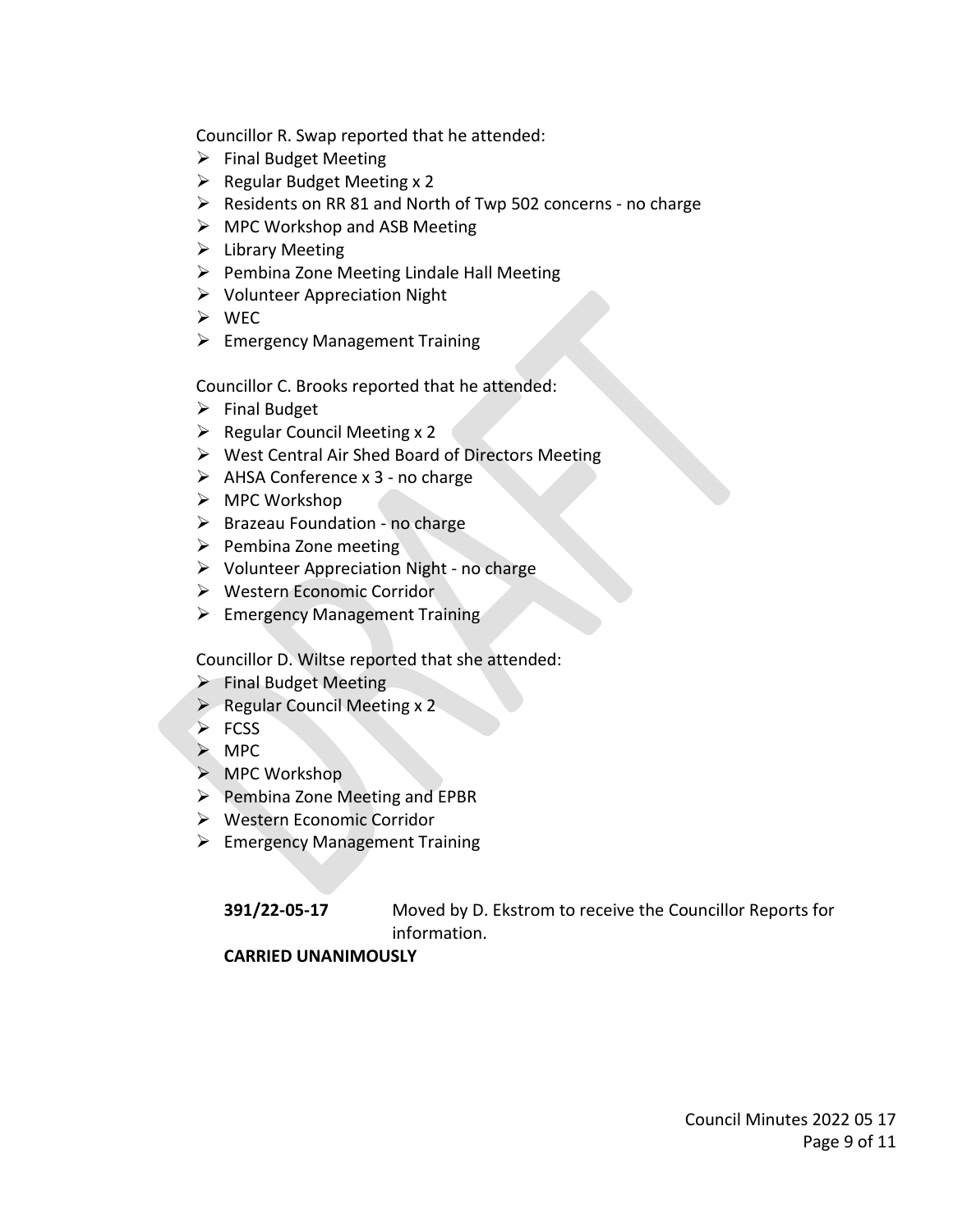# **MEETING**

#### **DATES Meeting Dates**

#### **Seniors Tea June 8, 2022**

**392/22-05-17** Moved by C. Brooks to authorize the Reeve or designate to attend the Seniors Tea June 8, 2022.

#### **CARRIED UNANIMOUSLY**

#### **LGFF - RMA Virtual Townhall to Discuss Program Replacing MSI Grant**

**393/22-05-17** Moved by D. Ekstrom to authorize all of Council to attend the LGFF RMA Virtual Townhall on May 25, 2022.

#### **CARRIED UNANIMOUSLY**

# **Invitation for Reeve to attend AWASO Canadian Academy Foundation Fundraiser Live Auction & Dance May 28th**

**394/22-05-17** Moved by K. Westerlund to authorize the Reeve or Designate to attend the AWASO Fundraiser Event May 28, 2022.

# **CARRIED UNANIMOUSLY**

#### **Council Road Priority Meeting Date Selection**

**395/22-05-17** Moved by R. Swap to set June 20, 2022 as the next Council Road Priority meeting.

## **CARRIED UNANIMOUSLY**

**CLOSED**

## **SESSION Closed Session**

**396/22-05-17** Moved by D. Ekstrom that the regular Council Meeting of May 17, 2022 proceed into 'closed session' at 1:49 p.m. for the purpose of discussing:

- a) Breton Recreation Agreement *FOIP Section 21*
- b) Code of Conduct *FOIP Section 19*

# **CARRIED UNANIMOUSLY**

L. Chambers, Director of Community Services joined the closed session at 1:53 p.m. for the purpose of discussing Breton Recreation Agreement *FOIP Section 21*.

**397/22-05-17** Moved by C. Brooks that the regular Council Meeting of May 17, 2022 come out of 'closed session' at 2:14 p.m.